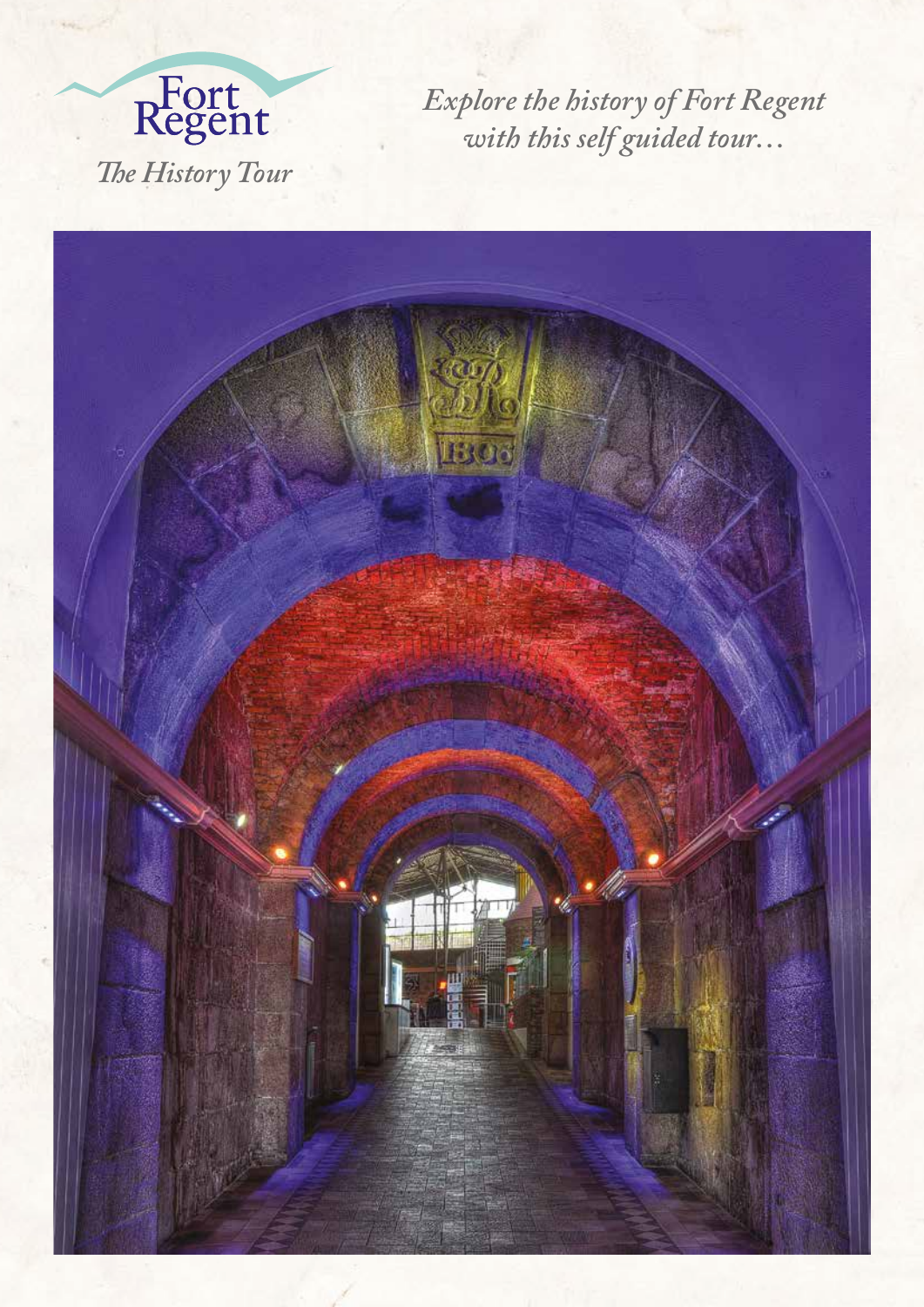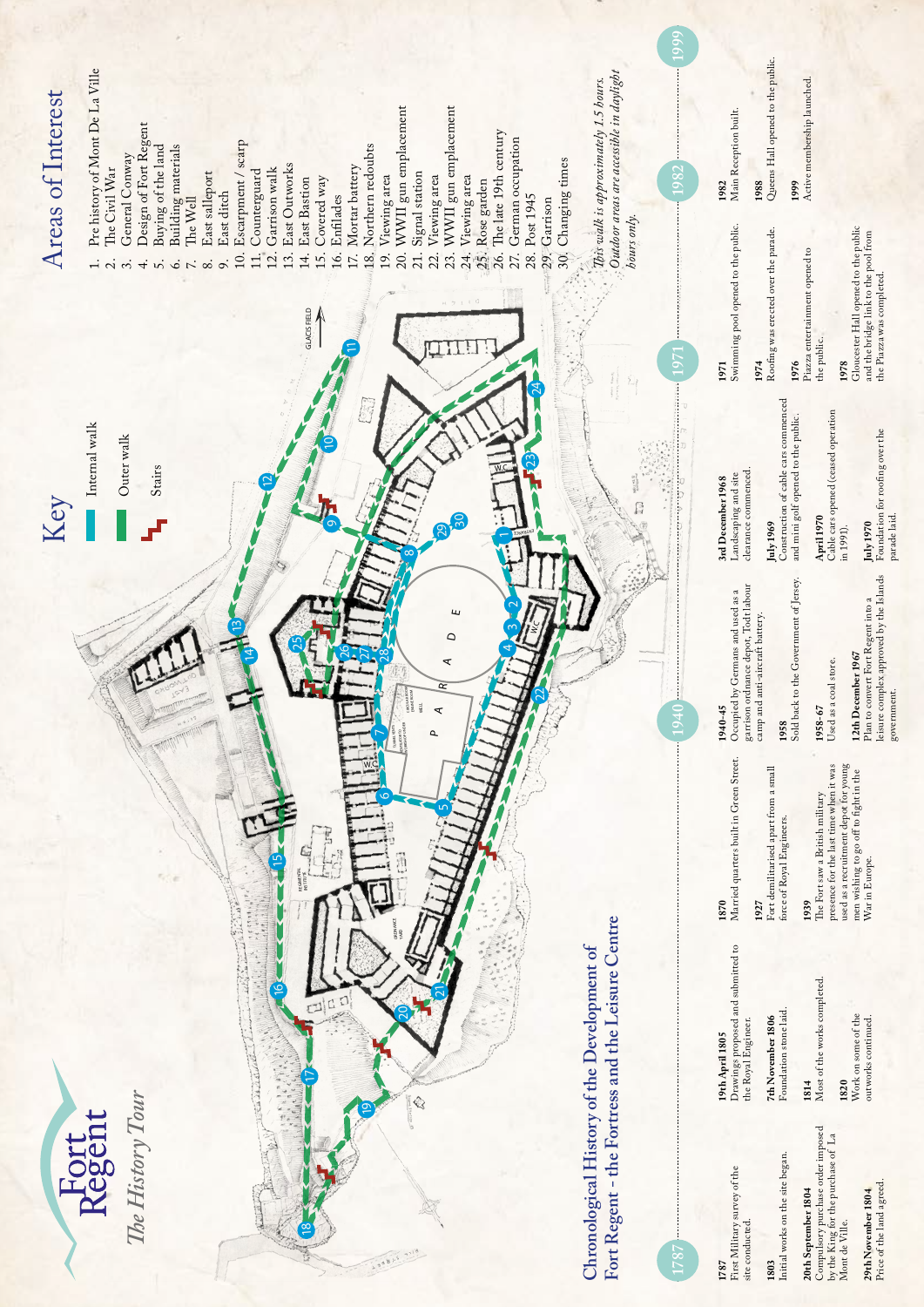# **Fort Regent - The History Tour**

Although built originally as a Napoleonic fortress, Fort Regent has been transformed over the years from a defunct military parade ground and coal storage depot into a wet weather venue for tourists and local visitors to become the largest sports and leisure centre in the Island. In this condensed history we endeavour to take you on a journey through Fort Regent's past to the present day.



#### **Protecting the Island**

Ever since King John lost most of Normandy, the French had been keen to get their hands on the Channel Islands and by it's very nature, the coastline of Jersey afforded many places where it would be comparatively easy to land an engagement force.

As far back as 1550, King Edward VI had suggested the Town Hill (Fort Regents current location) as a place for the population of St Helier to retire in case of invasion, as it was considered that it would be fairly simple to defend. Nothing, however, was done until after the Battle of Jersey in 1781 when some effort was made to strengthen the coastal defences mostly by the erection of Martello towers, a number of which can still be seen around the Island's coast.

In 1806, the then Lieutenant-Governor, General Sir George Don, informed the Government that the Island was still very vulnerable to attack.

As the Napoleonic Wars had been going on for some thirteen years, the risk of invasion was greater than it had ever been and in fact General Don fully expected that another attempt to capture the Island would be made.

Mont Orgueil and Elizabeth Castles were by now, no longer able to fulfil their defensive roles effectively and if the tide was high the garrison at the latter would have no way of coming to the rescue of a beleaguered St Helier.



#### **Prehistoric Burial Grave**

Once again eyes were turned in the direction of Le Mont de la Ville (Town Hill). A military survey of the site was undertaken as early as 1787 by General Henry Seymour Conway who was Governor from 1772 to 1795, and he in fact drew up a plan for the defence of the Town Hill but it did not find favour in the appropriate quarters and was shelved. During his researches however, Conway discovered a pre-historical burial grave, Le Mont de la Ville Passage Grave, somewhere near where East Bastion now stands.

When Conway retired he was presented with this dolmen in recognition of his services to the Island and actually had it transported to his Berkshire home, Park Place, near Henley-on-Thames. There he had it re-erected and it is still there to this day.

#### **Selling of the Land**

The Town Hill was owned by La Vingtaine de la Ville, a district of the of the Parish of St Helier and was administered by two Procureurs (Attorneys). There was a long and bitter argument as to the value of the land needed and in fact the dispute was eventually referred to the Privy Council. In the end the value of the land was settled at £11,280, more than John Humfrey, the designer, reckoned it was worth but considerably less than the Procureurs demanded. They had no option but to accept the valuation but the dispute had delayed the start of building for at least eighteen months.

# **Building the Fort**

Some sort of crude defences, mostly earthworks, had existed on Le Mont de la Ville from the Middle Ages and probably earlier but they did

not amount to much. The New Works as they came to be called, were named in honour of the Prince Regent, later to become George IV, and the so called

foundation-stone, which can be seen



above the main entrance (in what is now the Piazza) was laid by General Don on 7th November 1806.

While in Jersey, Humfrey commanded half of the 8th Company of Royal Sappers and Miners. The other half was in Guernsey, so his force amounted to about 60 men. The bulk of the labour employed on the building of the Fort was local and at one time there were 1,130 men at work.

# **Creating a Water Supply**

Of all the massive undertakings that the building of Fort Regent entailed perhaps the greatest single one was the sinking of the well. Work was started on it in December 1806 and it was eventually completed in October 1808. The pump and machinery for lifting the water through a height in excess of 200 feet was manufactured by Henry Maudsley & Co. It was claimed the pump could be worked by men or horses but it was also said that twentyfour men working for two hours without tiring themselves could easily pump 800 gallons of water into the cisterns.

# **Thirty Acres of Defence**

The area occupied by the defensive complex was in excess of thirty acres. South hill or Le Petit Mont de la Ville no longer forms part of the complex but at one time the Government buildings at Pointe des Pas included artificers' barracks and workshops which pre-date the Fort while other buildings in Pier Road consisted of ordnance yards and a hospital. On the east side bordering Green Street was a rope walk now partly built over and in the 1870s married quarters were built in Green Street itself. These have since been demolished to make way for housing.

In 1914 a regimental institute was constructed in the East Ditch (9), while there was also a sick bay, a tailor's shop and a soldiers' schoolroom nearby. These buildings no longer exist.